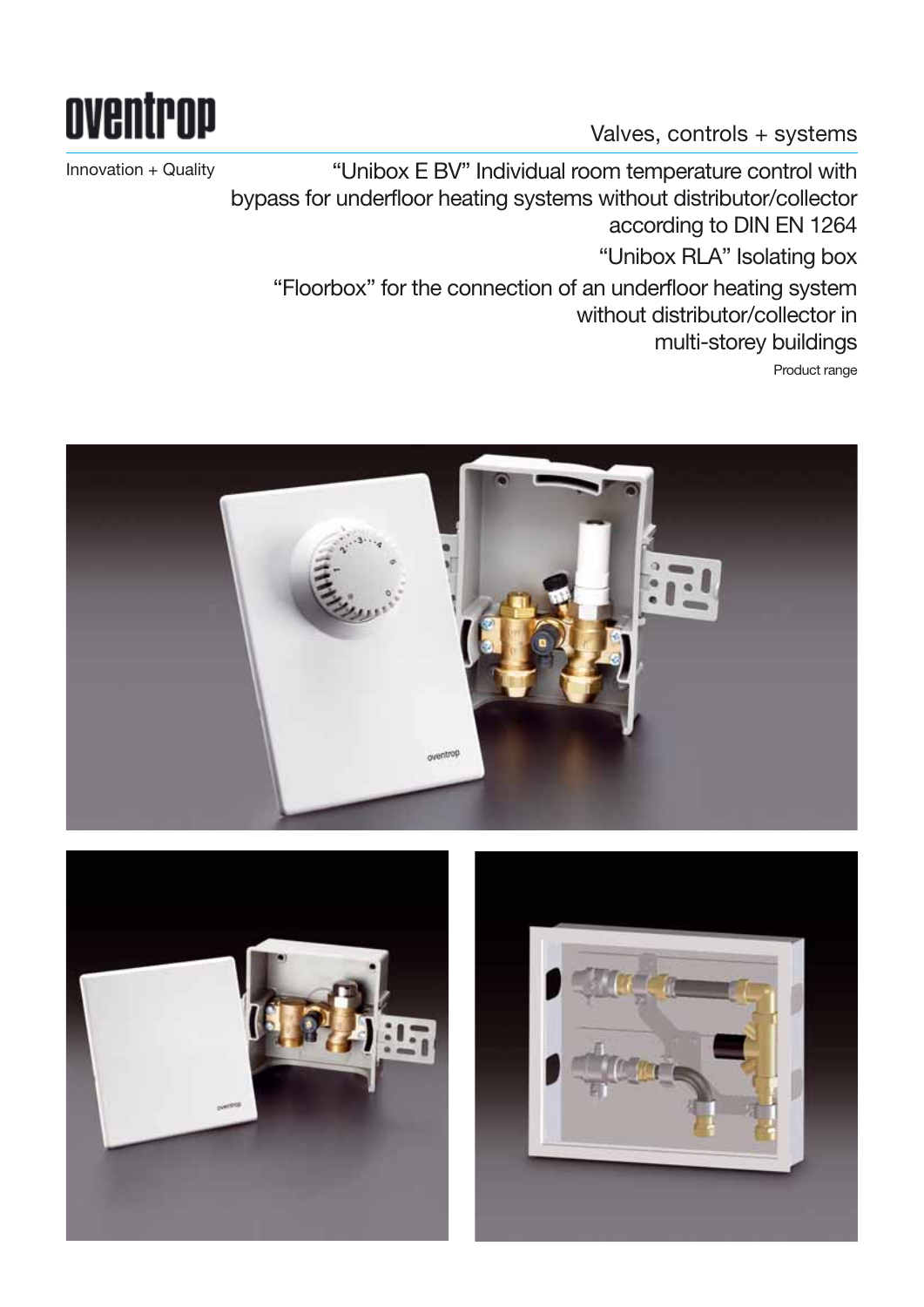## oventrop

### Content/Summary "Unibox" Underfloor heating system

#### **Content**

#### **Page**

- **2** Summary/
- "Unibox" Underfloor heating system **3** "Unibox E BV"
- Individual room temperature control for underfloor heating systems/ Control capability/Other heat sources/ **Applications**
- **4** "Unibox E BV" for the support of thermal comfort and the "self-regulating effect"
- **5** "Unibox RLA" Isolating box/ Information regarding laying ad connection
- **6** "Floorbox" Installation without distributor/collector/ Item numbers/Performance data/ Accessories

**Please also see product range "Unibox Individual room temperature control and return temperature limitation in surface heating systems".**

#### **Summary**

During the last few years, the underfloor heating system has become more and more important.

Legal requirements and increasing demands on construction physics and thermal insulation in buildings lead to a lower heat demand and thus to lower flow temperatures in the heating system.

Underfloor heating is "the" best possible solution for low temperature heating systems:

- energy-saving
- economical
- comfortable
- no air pollution
- environmentally friendly
- long service life

The individual room temperature controls working with and without auxiliary energy required in the Decree for Energy Saving are part of a modern underfloor heating system complying with DIN EN 1264 standard.











#### **"Unibox" Underfloor heating system**

The known and proven Oventrop wall box units "Unibox" are available in different models and designs.

The elegant installation sets allow an individual room temperature control with thermostatic valve ("Unibox T" / "Unibox ET"), a temperature limitation of heating surfaces with return temperature limiter ("Unibox RTL" / "Unibox E RTL") or a combination of both ("Unibox plus" / "Unibox E plus" / "Unibox vario" / "Unibox E vario").

#### **New model "Unibox E BV"**

The "Unibox E BV" is a new model with a patented bypass for an underfloor heating installation without distributor/collector according to DIN EN 1264 standard.

#### Advantages:

- comfortable individual room temperature control working without auxiliary energy (no electric smog!) according to the Decree for Energy Saving with max. flow temperatures of 55°C suitable for underfloor heating systems according to DIN EN 1264 standard
- no distributor/collector (supply/return) required (space for cabinet is not required)
- no electric installation e.g. room thermostats or actuators
- simple and intelligible operation of the room temperature controller of the "Unibox E BV" with variable adjustable bypass guaranteeing a constant minimum flow in the heating circuit (improves regulation comfort – inertia of the room temperature control is reduced and the floor temperature is maintained at a minimum setting, see page 4).
- optically balanced solution of room temperature control in modern living areas

**1** Valve insert of "Unibox E BV"

**2** Simple and intelligible operation of the temperature controller of the "Unibox", analogue to the control of a radiator thermostat

**3, 4** Nowadays, elegant home interiors with windows at ground level leave almost no space for radiators. The underfloor heating system without distributor/collector offers itself.

(Photo: bauhaus münchen)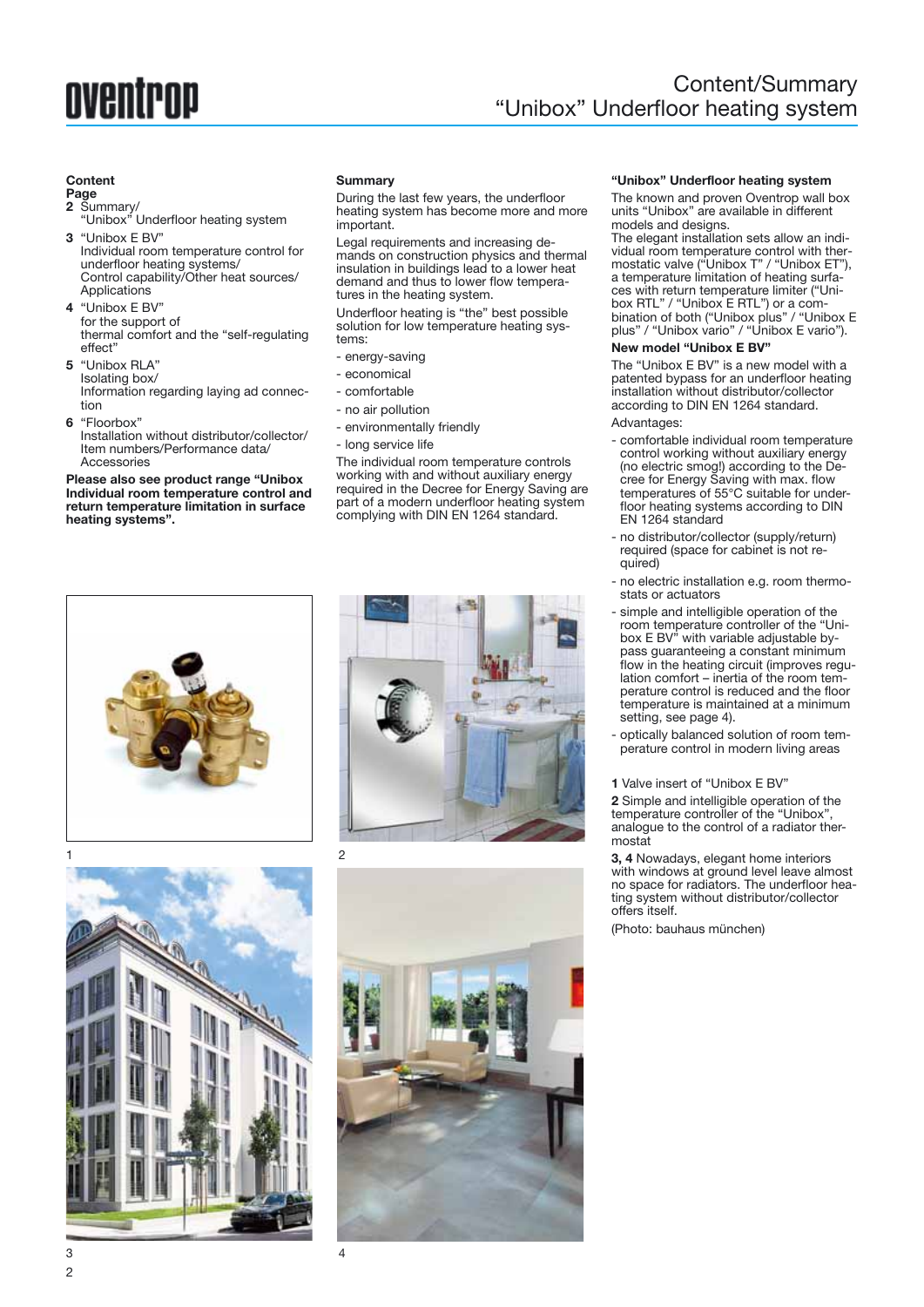"Unibox E BV" Individual room temperature control for underfloor heating systems/ Control capability/Other heat sources/Applications





2



Control capability is the capability of the heating system to react to room temperature modifications.

The inertia or regulation time thus describes the time a heating system requires from the modification of the room temperature to actually reaching the desired room temperature.

As is generally known, the legislator prescribes:

- flow temperature control building by building via a control dependent on the outer temperature
- room by room regulation by thermostatic control of the water quantity
- This means in practice:

If the room temperature is increased by other heat sources, the heating system has to reduce the heat supply automatically so that the desired temperature is maintained.

In the reverse case, a reduction of the room temperature must result in an increase of the heat supply.

What are other heat sources?

- sunlight (outside)
- lighting (inside)
- kitchen stove, refrigerator
- computer
- tiled stove, fire-place etc.

#### **Application range of the "Unibox E BV"**

To minimise the inertia of an underfloor heating system, the Oventrop "Unibox E BV" is equipped with a patented bypass which maintains a defined flow volume within the underfloor heating circuit and thus ensures a basic heat load, i.e. a minimum surface temperature is guaranteed.

A complete cooling-down of the heating surface is avoided if the thermostatically controlled part of the system is closed by the influence of other heat sources. A permanent heating up of the surface supporting the "self-regulating effect" and minimising the inertia of the surface in case of changing room temperatures is achieved.

**1** Possible influence of other heat sources on the regulation behaviour of the underfloor heating

**2,3** Performance of the underfloor heating with and without bypass

**4** Adjustable regulating inserts of the "Unibox E BV"

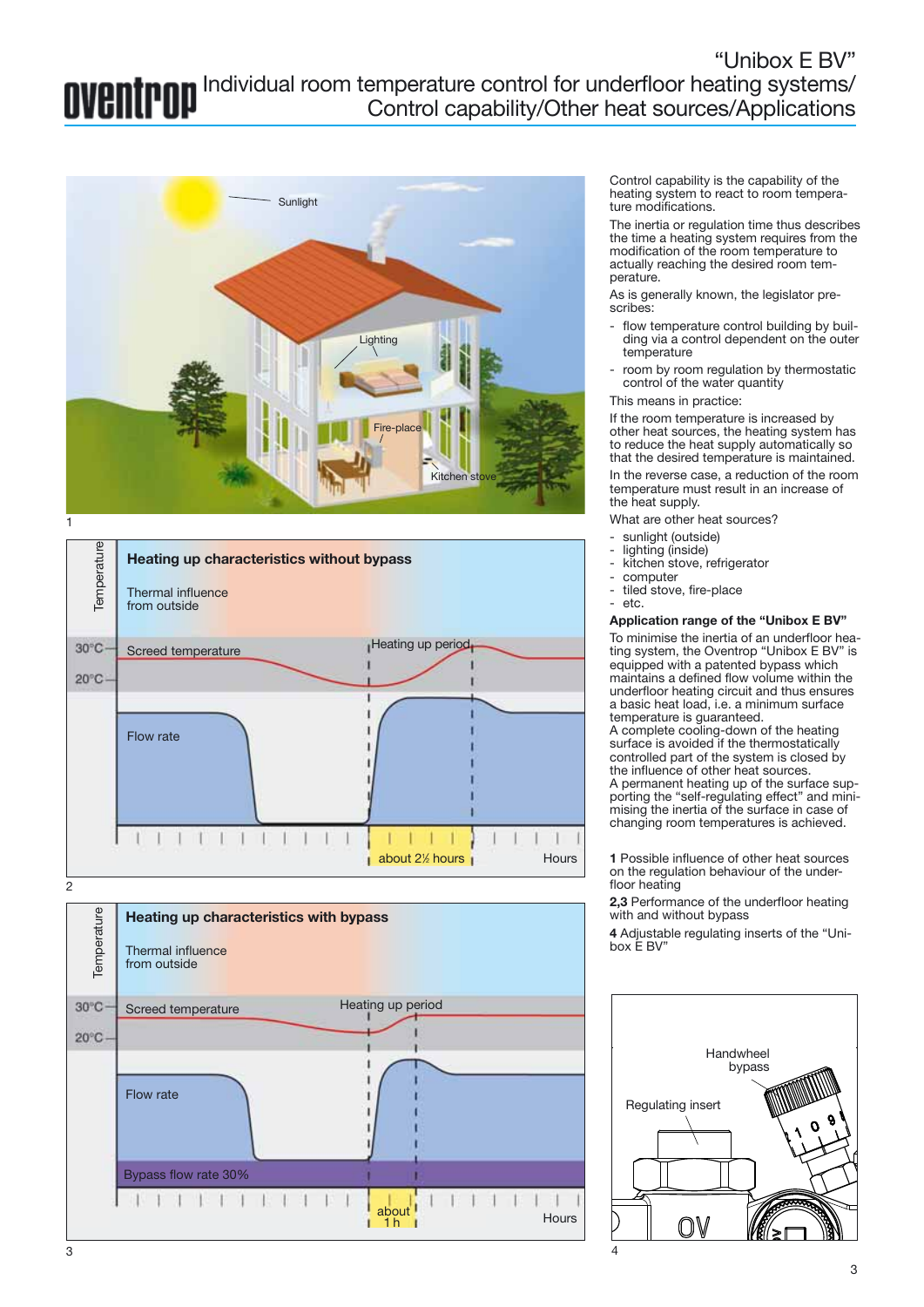## NVANTPND

### "Unibox E BV" for the support of thermal comfort and the "self-regulating effect"



#### **Thermal comfort and "self-regulating effect"**

Underfloor heating is a low temperature heating system, i.e. it works with lower flow temperatures than a radiator heating system.

At the same time, underfloor heating systems have much higher storage capacities and the heat is transmitted via larger surfaces in the form of mild radiant heat. This way, not only is the subjective heat sensation greater but thermal and living comfort are increased, too.

The temperature difference between room and surface leads to a physical effect, the so-called "self-regulating effect" which is based on the interaction of the radiant heat emitted to the air with the heat emitted to the room by other heat sources (e.g. sunlight, fire-place, lightning etc.).

If the temperature rises e.g. due to sunlight, the heat flow may no longer circulate via the surface of the underfloor heating and is reduced correspondingly. In the technical literature, this characteristic is described by the following formula for the heat flow density:

```
q = 8.92 \left( \theta_{F,m} - \theta_i \right) 1,1
```
During the heating period, the "Federal Association Surface Heating" (BVF) presupposes the following temperatures for a building insulated according to the valid Decree for Energy Saving:

A room to be heated to  $\theta_{\mathbf{i}} = 20^{\circ}$ C requires a floor surface temperature of  $\theta_{\mathbf{i}} = 23^{\circ}$ C.

Examples:

**1** Operation without influence of other heat sources/no outside heat:

According to the a.m. formula, a heat flow density of  $q = 30$  W/m<sup>2</sup> is to be expected, i.e. a heat output of 100%. The heating circuit is completely open.

**2** Operation with influence of other heat sources

In case of influence of other heat sources (e.g. sunlight) in the room, the balance between heat supply and consumption is no longer kept.

If the room temperature increases to 21°C, the heat flow density at the floor surface is reduced by one third (from 30 W/m<sup>2</sup> to 20 W/m2 ) with the heating circuit completely open.

**3** Control of the underfloor heating system via a room temperature control only If heat is emitted by other heat sources, the "self-regulating effect" does not occur if, e.g. thermostatic valves or two point actuators are used for room temperature control. The room thermostat closes the valve, the flow of heating water is interrupted (heating circuit is closed) and thermal comfort is disturbed.

**4** Control of the underfloor heating system by use of the "Unibox E BV"

The patented Oventrop connection box with presettable bypass "Unibox E BV" supports the "self-regulating effect". The bypass guarantees a residual flow rate, a complete cooling-down of the floor is avoided and a quicker heating up is achieved if required. This way, the "Unibox E BV" contributes considerably to thermal comfort.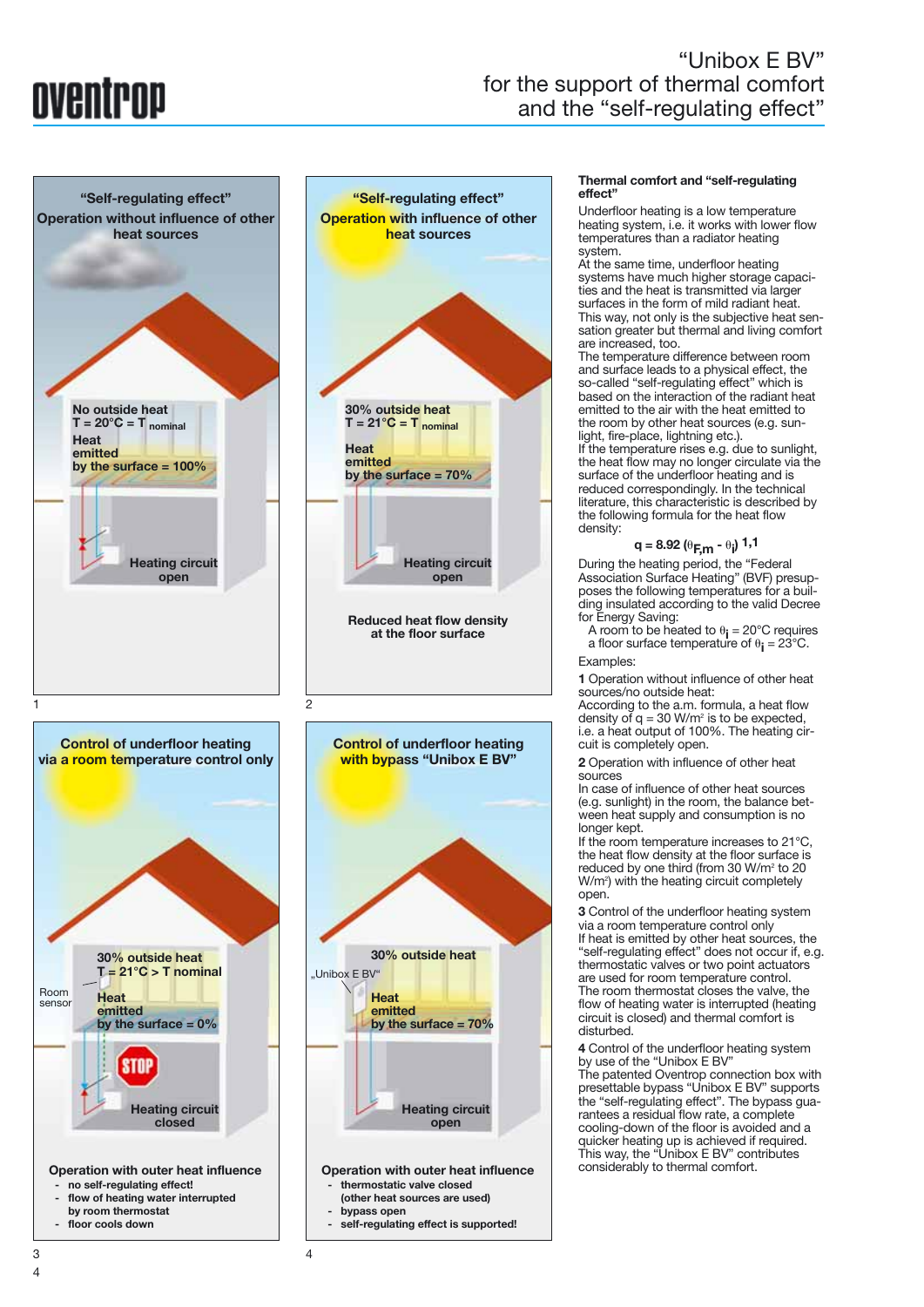### oventrop

### "Unibox RLA" Isolating box/ Information regarding laying and connection



1



Block or stud wall Wall box unit -Isolating valve 大家的复数形式 Plaster Pipe conduit unit Ø Edge isolating strip .<br>Protection pipe Screed<u>INNON NORTH IN IN</u> 

Under point 4.2.4.2 "Isolating valves and balancing devices" the surface heating standard DIN EN 1264-4 says :

"Each heating circuit must be equipped with two valves and one balancing device. The isolating and balancing devices must be independent of each other."

**1** Oventrop offers the "Unibox RLA" complying with this standard.

The "Unibox RLA" consists of a wall box unit with cover plate, a valve with 3/4" male thread for compression fittings, isolating and regulating functions as well as a venting valve.

The isolating box may also be installed at a hidden, non visible location, e.g. under the wallpaper.

**2,3** The "Unibox RLA" for isolation is to be installed in the return of the surface heating (see installation sketch illustr. 2).

- Branch off from the main supply pipe. Connect pipework to the "Unibox E BV". To do so, remove protection cover of the "Unibox E BV" as well as the front cover of the pipe conduit unit.
- Laying of the underfloor heating circuit.
- Connection of the pipework to the "Unibox RLA".
- Wall mounting of the "Unibox" can be carried out by use of the pipe conduit unit offered by Oventrop.
- The "Unibox RLA" has to be included in the leakage test according to DIN EN 1264.